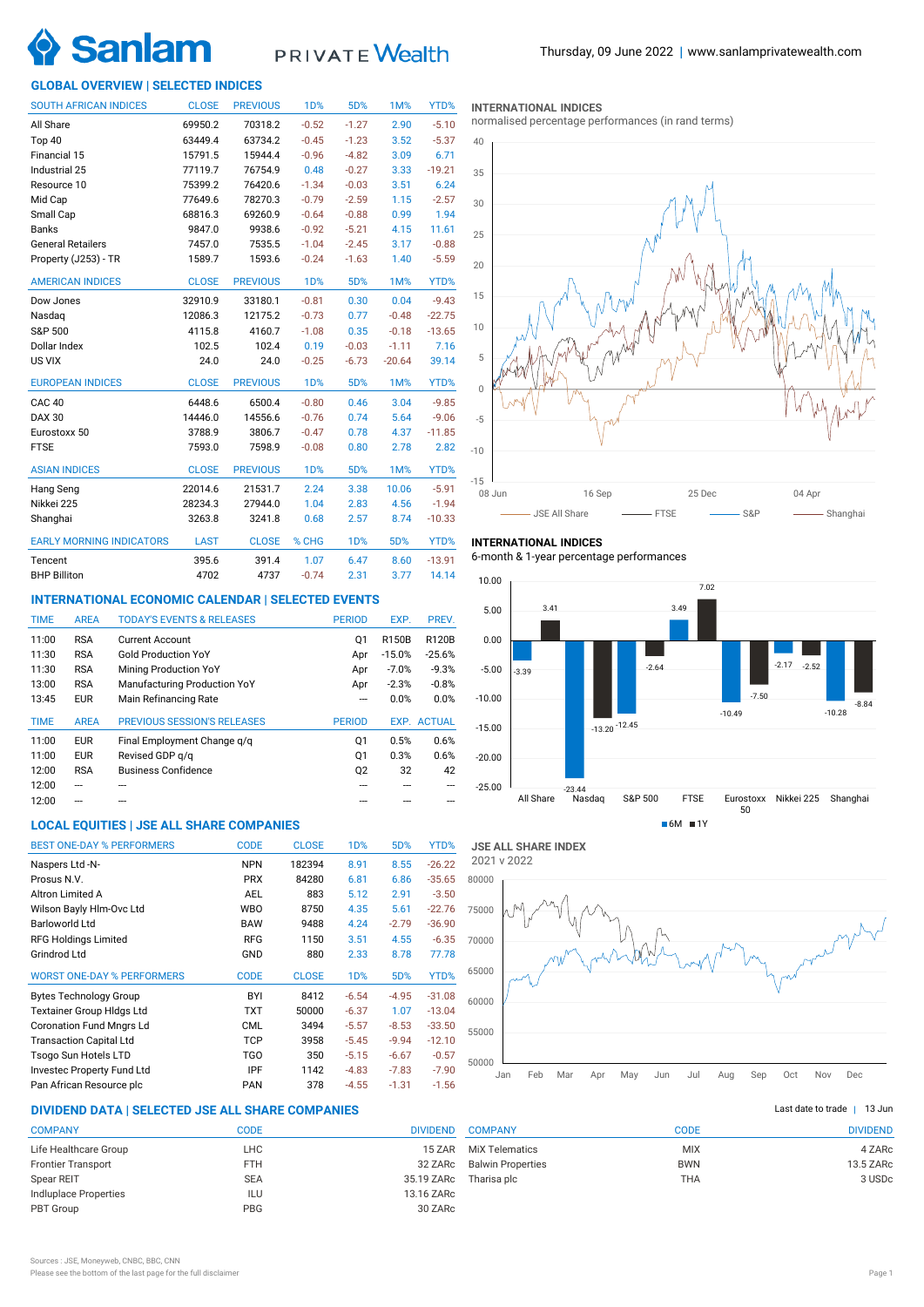| <b>COMPANY</b>               | <b>CLOSE</b> | <b>PREVIOUS</b> | 1 <sub>D</sub> % | 5D%     | 1M%      | YTD%     |
|------------------------------|--------------|-----------------|------------------|---------|----------|----------|
| Absa Group                   | 16623        | 16843           | $-1.31$          | $-7.34$ | 5.00     | 8.97     |
| Anglo                        | 76294        | 77420           | $-1.45$          | 1.48    | 10.86    | 17.07    |
| Angloplat                    | 158169       | 159961          | $-1.12$          | $-5.39$ | $-1.74$  | $-12.94$ |
| Anglo Gold Ashanti           | 26404        | 26705           | $-1.13$          | $-0.89$ | $-14.90$ | $-19.67$ |
| Anheuser-Busch Inbev         | 85100        | 85888           | $-0.92$          | $-0.95$ | $-2.95$  | $-11.60$ |
| <b>Bhp Group Plc</b>         | 51810        | 52588           | $-1.48$          | 4.25    | $-0.78$  | 9.21     |
| <b>Bid Corp</b>              | 32393        | 32794           | $-1.22$          | $-2.33$ | 6.48     | $-0.77$  |
| British American Tobacco Plo | 68460        | 68833           | $-0.54$          | $-0.57$ | 5.44     | 16.84    |
| Compagnie Financiere         | 17401        | 17606           | $-1.16$          | 0.79    | 3.04     | $-27.90$ |
| Capitec                      | 206500       | 206740          | $-0.12$          | $-6.30$ | 0.59     | 1.24     |
| Discovery                    | 13715        | 13848           | $-0.96$          | $-3.75$ | $-4.14$  | $-4.47$  |
| Firstrand                    | 6822         | 6927            | $-1.52$          | $-3.52$ | 3.32     | 12.20    |
| Goldfields                   | 14700        | 14740           | $-0.27$          | $-2.00$ | $-26.33$ | $-15.59$ |
| Glencore Plc                 | 10252        | 10480           | $-2.18$          | 0.54    | 7.12     | 26.33    |
| Implats                      | 19017        | 19388           | $-1.91$          | $-8.47$ | 1.74     | $-15.48$ |
| Kumba Iron Ore               | 57954        | 60003           | $-3.41$          | 0.71    | 17.30    | 25.96    |
| Mondi Plc                    | 29470        | 29818           | $-1.17$          | $-1.24$ | $-5.75$  | $-25.42$ |
| Mtn Group                    | 14743        | 15309           | $-3.70$          | $-8.99$ | $-11.80$ | $-13.64$ |
| Naspers -N                   | 182394       | 167468          | 8.91             | 8.55    | 24.95    | $-26.22$ |
| Prosus Nv                    | 84280        | 78903           | 6.81             | 6.86    | 17.97    | $-35.65$ |
| Stanbank                     | 16124        | 16245           | $-0.74$          | $-6.80$ | 2.60     | 15.16    |
| Shoprite                     | 20955        | 20990           | $-0.17$          | $-1.58$ | $-3.10$  | 0.32     |
| Sanlam                       | 6093         | 6207            | $-1.84$          | $-7.67$ | $-0.52$  | 2.64     |
| Sasol                        | 42565        | 42781           | $-0.50$          | 4.88    | 11.72    | 64.34    |
| Sibanye Stillwater           | 4627         | 4772            | $-3.04$          | $-4.48$ | $-3.10$  | $-5.76$  |
| Vodacom Group                | 13689        | 14035           | $-2.47$          | $-6.94$ | $-7.21$  | 1.69     |

### **LOCAL INDICES**

1-year & 3-year percentage performances





# **EXPECTED COMPANY REPORTING SCHEDULE**

| <b>COMPANY</b>              | CODE       | <b>RELEASE</b> | <b>DATE</b> |
|-----------------------------|------------|----------------|-------------|
| Stor-Age Property REIT      | SSS        | Final          | 09 Jun      |
| <b>Vukile Property Fund</b> | <b>VKE</b> | Final          | 09 Jun      |
| Mr Price Group              | <b>MRP</b> | Final          | 09 Jun      |
| The Foschini Group          | <b>TFG</b> | Final          | $10$ Jun    |
| <b>Sirius Real Estate</b>   | <b>SRE</b> | Final          | 13 Jun      |

# **BANK AND OTHER SELECTED PREFERENCE SHARES**

| <b>COMPANY</b>          | CODE        | <b>CLOSE</b> | <b>CLEAN YIELD</b> | APPROX. NXT. LDT |
|-------------------------|-------------|--------------|--------------------|------------------|
| <b>Invested Limited</b> | <b>INPR</b> | 9801         | 6.90               | 08 Jun '22       |
| Standard Bank           | <b>SBPP</b> | 8760         | 7.11               | 07 Sep '22       |
| <b>Firstrand Bank</b>   | <b>FSRP</b> | 9406         | 6.76               | 24 Aug '22       |
| Absa                    | <b>ABSP</b> | 83800        | 6.88               | 14 Sep '22       |
| Capitec                 | CPIP        | 10500        | 6.33               | 14 Sep '22       |
| Steinhoff               | <b>SHFF</b> | 7801         | 8.87               | 19 Oct '22       |
| Grindrod                | GNDP        | 8625         | 8.76               | 20 Sep '22       |
| Netcare                 | <b>NTCP</b> | 8000         | 8.33               | 02 Nov '22       |
| Discovery               | <b>DSBP</b> | 9266         | 8.76               | 20 Sep '22       |
| Invicta                 | <b>IVTP</b> | 8700         | 10.66              | 22 Jun '22       |

#### SELECTED HEADLINES

Stocks on the Johannesburg Stock Exchange (JSE) continued to fall yesterday. The Johannesburg All-Share index fell 0.52% to 69,950 points while the Top-40 index closed 0.45% lower at 63,449 points. Resources and financials shed 1.34% and 0.96% respectively as they weighed the most on the overall market. Industrials added 0.48%. On an individual share basis, Naspers and Prosus added 8.91% and 6.81% respectively, making it the best performing stocks on the day. On the flipside, Bytes Technology shed 6.54% to top the list of losing stocks yesterday.



### **SENS ANNOUNCEMENTS**

SELECTED HEADLINES

### **THE SPAR GROUP LIMITED – Unaudited interim results**

The group delivered robust turnover growth, increasing turnover by 5.2% to R67.6 billion. Group operating profit increased by 7.1% to R1.8 billion. SPAR Southern Africa delivered a strong performance. Profits in the foreign businesses have come under pressure due to increased labour and energy costs. Whilst loss making, the Polish business is showing improvement. Diluted headline earnings per share increased by 3.7% to 641.1 cents. The board has declared an interim dividend of 175.0 cents per share, in line with the temporarily adjusted dividend policy. SPAR South Africa reported solid growth, with wholesale turnover increasing by 7.7% to R43.8 billion. The core SPAR wholesale grocery business reported a meaningful recovery in sales growth of 4.6%, assisted by increased marketing initiatives at retail, and unrestricted liquor trading, which drove increased footfall to SPAR stores. Internally measured wholesale price inflation for the period was 5.0%. Core business trading continued to be impacted by the stores which were closed due to the civil unrest in July 2021. At the end of the period, 13 SPAR format stores and nine TOPS at SPAR stores remained closed. Following the lifting of the COVID-19 nationwide liquor trading bans in September 2021, TOPS at SPAR made a strong recovery, increasing turnover by 41.6% for the period. On a combined basis, wholesale grocery and liquor turnover increased by 8.5% for the period. While Build it experienced a slowdown against the backdrop of extraordinary levels of home improvement seen during the pandemic, this business continues to deliver growth with turnover increasing by 1.4%. Build it trading was hampered by heavy rainfall in various regions across the country, as well as the impact of seven stores which have remained closed following the civil unrest. The total Southern African store network increased to 2 493 stores, with 53 net new stores across all formats. An interim gross cash dividend of 175.0 cents (2021: 280.0 cents) per share has been declared by the board in respect of the six months ended 31 March 2022. The dividend has been declared out of income reserves. In South Africa, inflationary pressures will continue to persist, with the consumer expected to remain under pressure. SPAR has increased its promotional calendar for the period ahead to continue to attract cash-strapped consumers and is focused on providing a renewed SPAR-brand fresh offering, including fresh produce, butchery, bakery and home meal replacement. There is great enthusiasm from our independent retailers to implement SPAR's new online shopping platform, SPAR2U. Our online platform is receiving positive reviews and a large number of stores are preparing to launch online within their communities in the coming months. Liquor sales should continue to rebound in the absence of further pandemic-related liquor trading restrictions.

Move | -0.83% Open | 15525c Close | 14763c High | 15525c Low | 14554c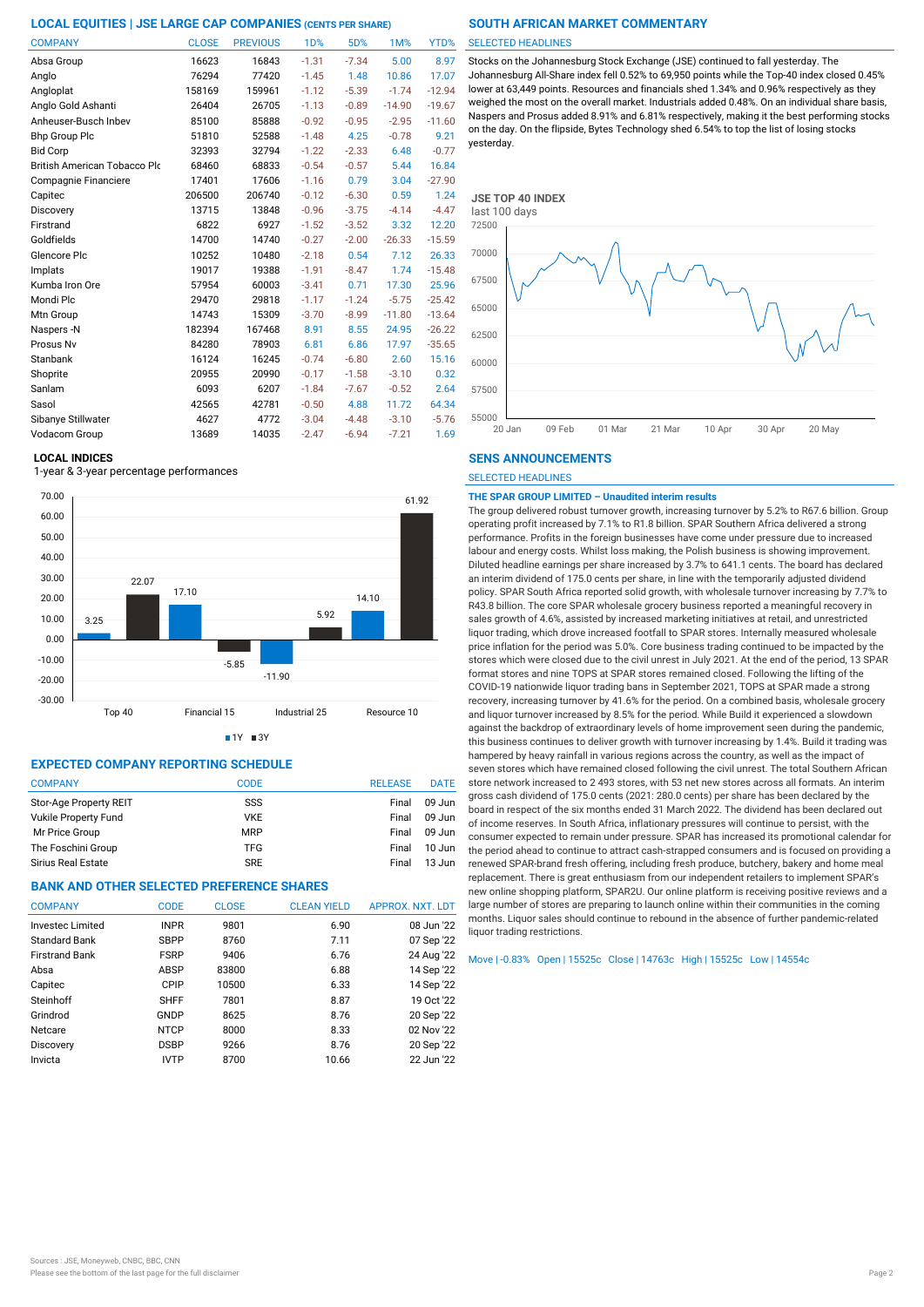**LOCAL EQUITIES | JSE MID CAP COMPANIES (CENTS PER SHARE) LOCAL EQUITIES | JSE SMALL CAP COMPANIES (CENTS PER SHARE)**

| <b>COMPANY</b>            | <b>CODE</b> | <b>CLOSE</b> | <b>PREVIOUS</b> | 1 <sub>D</sub> % | 1M%      | YTD%     | <b>COMPANY</b>               | <b>CODE</b>      | <b>CLOSE</b> | <b>PREVIOUS</b> | 1 <sub>D</sub> % | 1M%      | YTD%     |
|---------------------------|-------------|--------------|-----------------|------------------|----------|----------|------------------------------|------------------|--------------|-----------------|------------------|----------|----------|
| Aspen                     | APN         | 14716        | 14696           | 0.14             | $-6.05$  | $-34.43$ | Advtech                      | ADH              | 1853         | 1877            | $-1.28$          | 4.69     | 5.40     |
| African Rainbow           | ARI         | 25068        | 26132           | $-4.07$          | 2.48     | 8.42     | Altron                       | AEL              | 883          | 840             | 5.12             | 5.12     | $-3.50$  |
| Avi                       | AVI         | 6762         | 6766            | $-0.06$          | 5.31     | $-8.50$  | Aeci                         | <b>AFE</b>       | 9948         | 9912            | 0.36             | 0.59     | $-11.18$ |
| Barworld                  | <b>BAW</b>  | 9488         | 9102            | 4.24             | $-12.67$ | $-36.90$ | <b>Alexander Forbes</b>      | AFH              | 441          | 442             | $-0.23$          | $-2.00$  | $-1.78$  |
| <b>Bidvest Group</b>      | <b>BVT</b>  | 21278        | 21433           | $-0.72$          | 3.67     | 12.31    | Afrimat                      | AFT              | 6220         | 6310            | $-1.43$          | 0.32     | 8.31     |
| Capco                     | CCO         | 3041         | 3133            | $-2.94$          | $-3.31$  | $-16.06$ | Arrowhead Prop               | AHB              | 321          | 323             | $-0.62$          | $-1.23$  | $-24.47$ |
| Clicks Group              | CLS         | 28685        | 29365           | $-2.32$          | 4.63     | $-9.09$  | African Rainbow Cap.         | AIL              | 658          | 654             | 0.61             | 1.08     | $-3.24$  |
| Coronation                | CML         | 3494         | 3700            | $-5.57$          | $-10.27$ | $-33.50$ | Adcock Ingram                | AIP              | 5550         | 5575            | $-0.45$          | 5.41     | 10.01    |
| Dis-Chem                  | <b>DCP</b>  | 3370         | 3415            | $-1.32$          | $-5.44$  | $-4.86$  | Astral                       | ARL              | 18778        | 19342           | $-2.92$          | 23.87    | 8.76     |
| Distell Group             | <b>DGH</b>  | 17340        | 17347           | $-0.04$          | 0.02     | 2.73     | Attacq                       | ATT              | 627          | 656             | $-4.42$          | $-5.00$  | $-21.53$ |
| Drdgold                   | <b>DRD</b>  | 1020         | 1015            | 0.49             | $-15.07$ | $-22.73$ | <b>Brait</b>                 | BAT              | 450          | 454             | $-0.88$          | 13.35    | $-0.44$  |
| Exxaro Resources          | <b>EXX</b>  | 21860        | 21805           | 0.25             | 9.65     | 43.00    | <b>Blue Label Telecoms</b>   | <b>BLU</b>       | 551          | 558             | $-1.25$          | 8.89     | 8.25     |
| Fortress Reit A           | FFA         | 1287         | 1290            | $-0.23$          | 7.52     | 2.96     | <b>Bytes Technology</b>      | <b>BYI</b>       | 8412         | 9001            | $-6.54$          | 9.46     | $-31.08$ |
| Fortress Reit B           | FFB         | 413          | 405             | 1.98             | 32.80    | 27.08    | City Lodge Hotels            | <b>CLH</b>       | 450          | 456             | $-1.32$          | 2.27     | $-16.82$ |
| Growthpoint               | GRT         | 1387         | 1387            | 0.00             | 4.44     | $-9.76$  | Curro                        | COH              | 980          | 980             | 0.00             | $-2.97$  | $-21.29$ |
| Harmony Gold              | <b>HAR</b>  | 5023         | 5180            | $-3.03$          | $-18.68$ | $-24.58$ | Cashbuild                    | CSB              | 27539        | 27958           | $-1.50$          | 1.23     | 5.52     |
| Investec                  | INL         | 9330         | 9368            | $-0.41$          | 7.67     | 6.57     | Datatec                      | <b>DTC</b>       | 3784         | 3785            | $-0.03$          | $-2.87$  | $-1.71$  |
| Investec                  | <b>INP</b>  | 9190         | 9248            | $-0.63$          | 8.73     | 6.01     | Emira                        | <b>EMI</b>       | 990          | 990             | 0.00             | 1.54     | 4.21     |
| Italtile                  | <b>ITE</b>  | 1531         | 1560            | $-1.86$          | $-6.36$  | $-8.87$  | Epp N.V                      | EPP              | 1236         | 1236            | 0.00             | 0.00     | 5.19     |
| Libhold                   | LBH         | 10422        | 10422           | 0.00             | 0.00     | 10.24    | <b>Equites Property Fund</b> | EQU              | 1858         | 1900            | $-2.21$          | $-8.29$  | $-19.18$ |
| Life Healthcare           | <b>LHC</b>  | 1855         | 1859            | $-0.22$          | $-7.48$  | $-22.80$ | <b>Famous Brands</b>         | FBR              | 6706         | 6800            | $-1.38$          | 7.64     | $-14.20$ |
| Multichoice Group         | <b>MCG</b>  | 12871        | 12859           | 0.09             | 0.98     | 5.47     | Grindrod                     | GND              | 880          | 860             | 2.33             | 33.33    | 77.78    |
| Mediclinic Int.           | MEI         | 7978         | 7842            | 1.73             | 11.58    | 17.22    | Hci                          | HCI              | 16719        | 16828           | $-0.65$          | 2.76     | 125.93   |
| <b>Montauk Renewables</b> | <b>MKR</b>  | 22550        | 23495           | $-4.02$          | 15.94    | 31.10    | Hudaco                       | <b>HDC</b>       | 15390        | 15114           | 1.83             | 7.74     | 16.72    |
| Mr Price Group            | <b>MRP</b>  | 19868        | 19910           | $-0.21$          | 0.32     | $-0.41$  | Hammerson Plc                | <b>HMN</b>       | 516          | 518             | $-0.39$          | $-5.67$  | $-28.23$ |
| Momentum                  | MTM         | 1436         | 1450            | $-0.97$          | $-9.69$  | $-24.22$ | Hyprop                       | <b>HYP</b>       | 3615         | 3622            | $-0.19$          | 3.88     | $-2.95$  |
| Ninety One Plc            | N91         | 4108         | 4200            | $-2.19$          | $-14.70$ | $-28.53$ | Investec Australia Prop.     | <b>IAP</b>       | 2062         | 2090            | $-1.34$          | $-5.15$  | 7.28     |
| Nedbank                   | <b>NED</b>  | 22000        | 22100           | $-0.45$          | 6.98     | 25.70    | Investec Prop Fund           | IPF              | 1142         | 1200            | $-4.83$          | $-7.68$  | $-7.90$  |
| Northam Platinum          | <b>NHM</b>  | 17630        | 17443           | 1.07             | 2.82     | $-15.85$ | Imperial                     | <b>IPL</b>       | 6595         | 6595            | 0.00             | 0.00     | 3.06     |
| Nepi Rockcastle Plc       | <b>NRP</b>  | 9224         | 9173            | 0.56             | 0.73     | $-12.98$ | Jse                          | <b>JSE</b>       | 10704        | 10865           | $-1.48$          | 0.77     | $-4.43$  |
| Netcare                   | <b>NTC</b>  | 1503         | 1500            | 0.20             | 0.00     | $-5.35$  | Kap Industrial               | KAP              | 469          | 482             | $-2.70$          | 1.52     | 7.32     |
| Ninety One                | NY1         | 4056         | 4208            | $-3.61$          | $-12.91$ | $-28.23$ | Karooooo                     | <b>KRO</b>       | 39504        | 40300           | $-1.98$          | $-24.03$ | $-26.16$ |
| Old Mutual                | <b>OMU</b>  | 1251         | 1259            | $-0.64$          | 7.01     | $-4.50$  | Psg Konsult                  | <b>KST</b>       | 1174         | 1185            | $-0.93$          | $-13.17$ | $-12.65$ |
| Pik N Pay                 | PIK         | 5350         | 5315            | 0.66             | $-4.05$  | 1.96     | Liberty Two Degrees          | L <sub>2</sub> D | 410          | 414             | $-0.97$          | 0.00     | $-13.68$ |
| Pepkor                    | PPH         | 2050         | 2060            | $-0.49$          | 5.02     | $-6.35$  | Long4Life                    | L <sub>4</sub> L | 621          | 621             | 0.00             | 2.14     | 6.34     |
| Psg                       | <b>PSG</b>  | 8943         | 8980            | $-0.41$          | $-4.76$  | 0.21     | Libstar                      | LBR              | 541          | 562             | $-3.74$          | $-1.64$  | $-18.65$ |
| Quilter Plc               | QLT         | 2225         | 2282            | $-2.50$          | $-9.55$  | $-29.77$ | Lighthouse Capital           | <b>LTE</b>       | 781          | 781             | 0.00             | $-7.02$  | $-13.22$ |
| Rbplapts                  | <b>RBP</b>  | 14882        | 15190           | $-2.03$          | $-2.09$  | $-4.80$  | Massmart                     | <b>MSM</b>       | 3665         | 3670            | $-0.14$          | $-9.51$  | $-39.60$ |
| Redefine                  | <b>RDF</b>  | 396          | 400             | $-1.00$          | $-5.04$  | $-10.00$ | Mas Real Estate Inc          | <b>MSP</b>       | 2011         | 2001            | 0.50             | $-3.36$  | $-4.37$  |
| Remgro                    | <b>REM</b>  | 14342        | 14472           | $-0.90$          | 5.22     | 9.36     | Metair                       | <b>MTA</b>       | 2530         | 2580            | $-1.94$          | $-3.98$  | $-8.00$  |
| Resilient Reit            | <b>RES</b>  | 5404         | 5384            | 0.37             | $-5.11$  | $-9.56$  | Motus                        | <b>MTH</b>       | 10929        | 10833           | 0.89             | $-1.22$  | $-0.73$  |
| Rand Merchant Inv         | RMI         | 2704         | 2736            | $-1.17$          | 2.19     | $-40.14$ | M&R Hold                     | <b>MUR</b>       | 1100         | 1122            | $-1.96$          | 1.85     | $-22.92$ |
| Reinet Investments Sca    | <b>RNI</b>  | 29703        | 30300           | $-1.97$          | $-3.00$  | 3.85     | Oceana                       | OCE              | 5693         | 5755            | $-1.08$          | 5.17     | 2.50     |
| Sappi                     | <b>SAP</b>  | 5752         | 5678            | 1.30             | 0.30     | 25.97    | Omnia                        | <b>OMN</b>       | 7754         | 7992            | $-2.98$          | $-4.14$  | 21.14    |
| Santam                    | <b>SNT</b>  | 27029        | 27408           | $-1.38$          | $-6.58$  | 0.48     | Pan African Resource         | PAN              | 378          | 396             | $-4.55$          | $-12.30$ | $-1.56$  |
| Spar                      | SPP         | 14763        | 14886           | $-0.83$          | $-4.47$  | $-11.66$ | Raubex                       | RBX              | 3856         | 3839            | 0.44             | $-6.20$  | $-3.12$  |
| Sirius Real Estate        | <b>SRE</b>  | 2196         | 2209            | $-0.59$          | $-0.45$  | $-27.60$ | Rhodes Food Pty              | RFG              | 1150         | 1111            | 3.51             | $-8.00$  | $-6.35$  |
| Tigebrands                | <b>TBS</b>  | 14212        | 14258           | $-0.32$          | $-3.42$  | $-21.48$ | Reunert                      | <b>RLO</b>       | 4300         | 4278            | 0.51             | 3.04     | $-18.87$ |
| The Foschini Group        | <b>TFG</b>  | 13950        | 14091           | $-1.00$          | 7.72     | 12.59    | Sa Corp Real Estate          | SAC              | 205          | 205             | 0.00             | $-4.21$  | $-12.77$ |
| Thungela Resources        | <b>TGA</b>  | 25200        | 25050           | 0.60             | 10.04    | 198.08   | Steinhoff International N.V. | <b>SNH</b>       | 267          | 270             | $-1.11$          | $-0.37$  | $-46.81$ |
| Telkom                    | <b>TKG</b>  | 4233         | 4374            | $-3.22$          | $-7.84$  | $-21.73$ | Super                        | <b>SPG</b>       | 3095         | 3051            | 1.44             | 19.04    | $-9.00$  |
| Truworths                 | <b>TRU</b>  | 5337         | 5289            | 0.91             | 1.04     | 2.14     | Stor-Age Property Reit       | SSS              | 1395         | 1403            | $-0.57$          | $-3.46$  | $-4.12$  |
| Textainer                 | <b>TXT</b>  | 50000        | 53400           | $-6.37$          | $-6.17$  | $-13.04$ | Stenprop                     | <b>STP</b>       | 3547         | 3500            | 1.34             | $-9.05$  | $-17.51$ |
| Woolies                   | WHL         | 5311         | 5356            | $-0.84$          | $-2.39$  | 2.41     | Sun Int                      | SUI              | 2951         | 3013            | $-2.06$          | 11.70    | 3.73     |
|                           |             |              |                 |                  |          |          | <b>Transaction Capital</b>   | <b>TCP</b>       | 3958         | 4186            | $-5.45$          | $-13.96$ | $-12.10$ |
|                           |             |              |                 |                  |          |          | <b>Tsogo Sun Hotels</b>      | TGO              | 350          | 369             | $-5.15$          | 4.48     | $-0.57$  |
|                           |             |              |                 |                  |          |          | <b>Tsogo Sun Gaming</b>      | <b>TSG</b>       | 1267         | 1274            | $-0.55$          | 9.89     | 8.76     |
|                           |             |              |                 |                  |          |          | Vukile                       | <b>VKE</b>       | 1363         | 1359            | 0.29             | 6.65     | 10.19    |

# **SOUTH AFRICAN 10-YEAR BOND**



# **10-YEAR BOND YIELD | SELECTED ITEMS (BASIS POINT CHANGE)**

| <b>REGION</b>        | <b>YIELD</b> | 1D%                      | 1M%   | YTD% |
|----------------------|--------------|--------------------------|-------|------|
| <b>United States</b> | 3.04         |                          | ---   | 154  |
| United Kingdom       | 2.24         | $\overline{\phantom{a}}$ | 25    | 148  |
| Germany              | 1.35         | ---                      | 22    | 158  |
| Japan                | 0.24         | $- - -$                  | ---   | 18   |
| South African 10Y    | 9.95         | ---                      | $-26$ | 126  |

Wbhovco WBO 8750 8385 4.35 18.26 -22.76 Vukile VKE 1363 1359 0.29 6.65

Zeder Investments ZED 187 188 -0.53 -9.22 -42.28

# **GLOBAL INTEREST RATES | SELECTED ITEMS**

| <b>REGION</b>        | <b>CURRENT RATE</b> |
|----------------------|---------------------|
| <b>United States</b> | 0,50%-1,00%         |
| United Kingdom       | 1.00%               |
| European             | 0,00%               |
| SA Repo Rate         | 4.75%               |
| <b>SA Prime Rate</b> | 8.25%               |

10.19<br>-22.76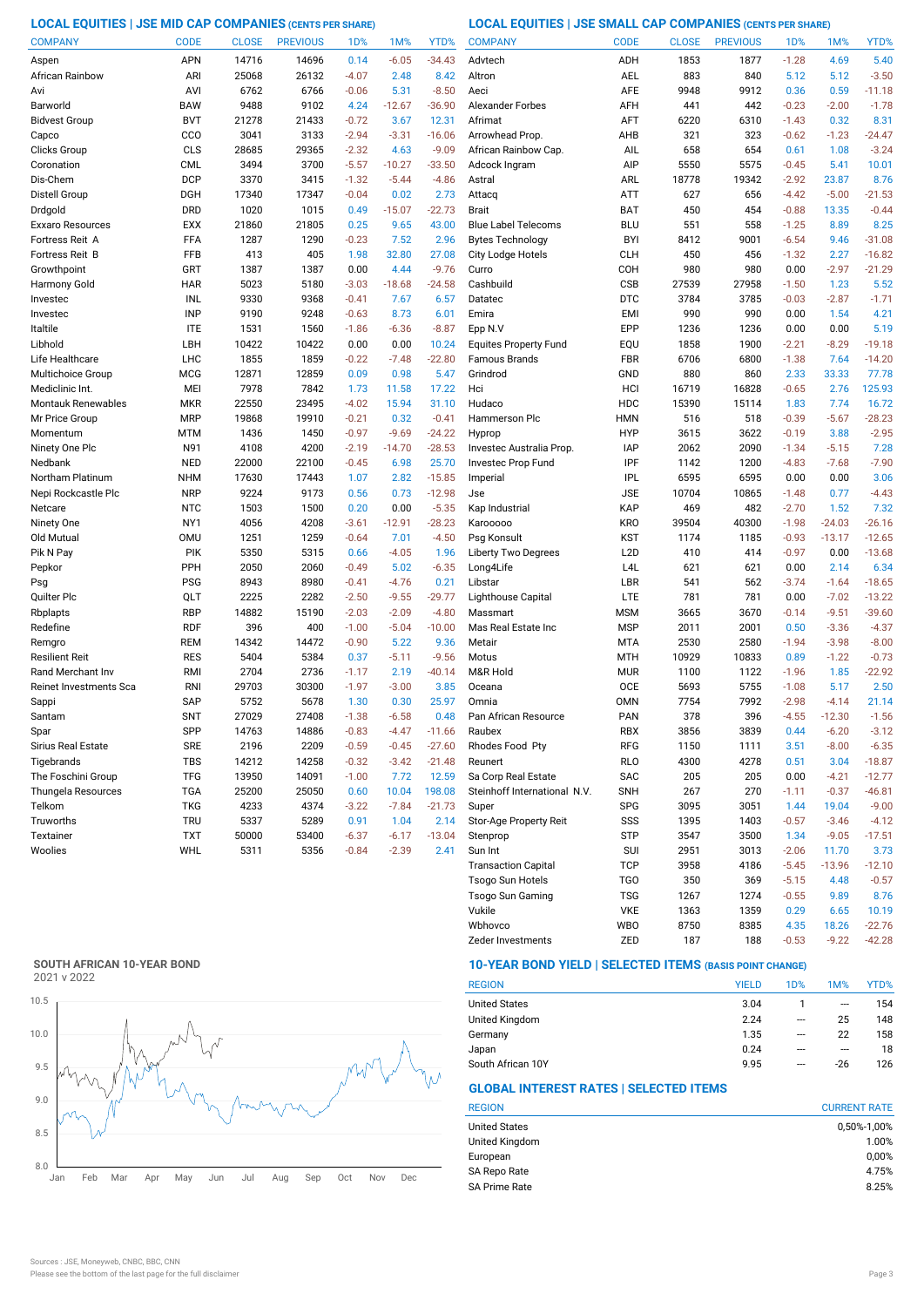# **EUROPEAN INDICES**

normalised percentage performances



**AMERICAN INDICES**

normalised percentage performances



#### **ASIAN INDICES**

normalised percentage performances



Sources : JSE, Moneyweb, CNBC, BBC, CNN

# **GLOBAL MARKETS EUROPEAN MARKET COMMENTARY**

#### SELECTED HEADLINES

European stocks closed lower on Wednesday as investors digested a profit warning from Credit Suisse and looked ahead to the European Central Bank's policy decision and a U.S. inflation reading. The pan-European Stoxx 600 ended around 0.7% lower, with insurance stocks shedding 1.6% to lead losses. Retail stocks bucked the downward trend to add 2%. Investors are also looking ahead to the ECB's monetary policy announcement later today, with policymakers expected to confirm intentions to raise interest rates in July.



#### **AMERICAN MARKET COMMENTARY**

#### SELECTED HEADLINES

U.S. stocks fell on Wednesday as investors monitored signs of a potential economic slowdown and kept an eye on the bond market. The U.S.-traded shares of Credit Suisse fell 1% after the bank issued a profit warning for the second quarter, citing tighter monetary policy and the war in Ukraine. Energy was a bright spot for the market, as the sector closed at its highest level since August 2014. On the earnings front, Campbell Soup moved higher by about 1.5% after a stronger-than-expected quarterly report.



#### **ASIAN MARKET COMMENTARY**

### SELECTED HEADLINES

Asia-Pacific stocks were mixed in early morning trade, with investors awaiting the release of China's trade data for May expected later today. Meanwhile, shares of Australia's "Big Four" banks fell further this morning to hit multi-month lows, as the central bank's largest interest rate hike in 22 years earlier this week sparked fears of a sell-off in the housing market. These concerns have begun to grow as home prices snapped a 20-month winning streak in May amid rising rates and a cost-of-living crunch.



Please see the bottom of the last page for the full disclaimer Page 3